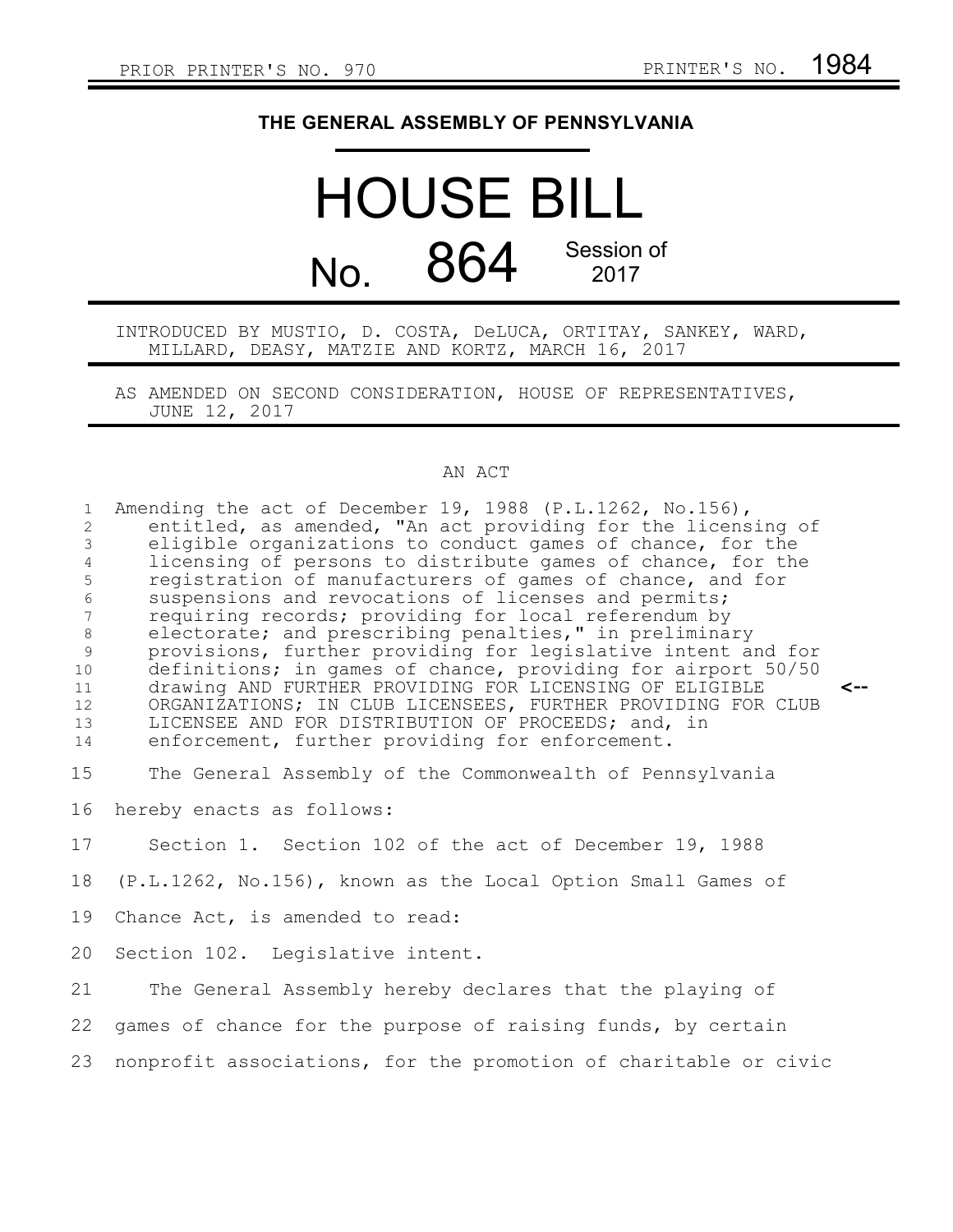purposes, is in the public interest. In some cases, the proceeds from games of chance may be utilized to support certain operating expenses of certain organizations. 1 2 3

The General Assembly hereby declares that raising public funds from games of chance in licensed restaurants and protecting the competitiveness of these restaurants is also in the public interest. 4 5 6 7

The General Assembly hereby declares that raising funds from a 50/50 drawing conducted in airport systems, the net proceeds of which will be used for charitable purposes, is in the public interest. 8 9 10 11

It is hereby declared to be the policy of the General Assembly that all phases of licensing, operation and regulation of games of chance be strictly controlled, and that all laws and regulations with respect thereto as well as all gambling laws should be strictly construed and rigidly enforced. 12 13 14 15 16

The General Assembly recognizes the possibility of association between commercial gambling and organized crime, and wishes to prevent participation by organized crime and prevent the diversion of funds from the purposes herein authorized. Section 2. Section 103 of the act is amended by adding 17 18 19 20 21

definitions to read: 22

Section 103. Definitions. 23

The following words and phrases when used in this act shall, except as provided under section 902, have the meanings given to them in this section unless the context clearly indicates otherwise: 24 25 26 27

\* \* \* 28

"Airport." A publicly owned commercial service airport that is designated by the Federal Government as an international 29 30

20170HB0864PN1984 - 2 -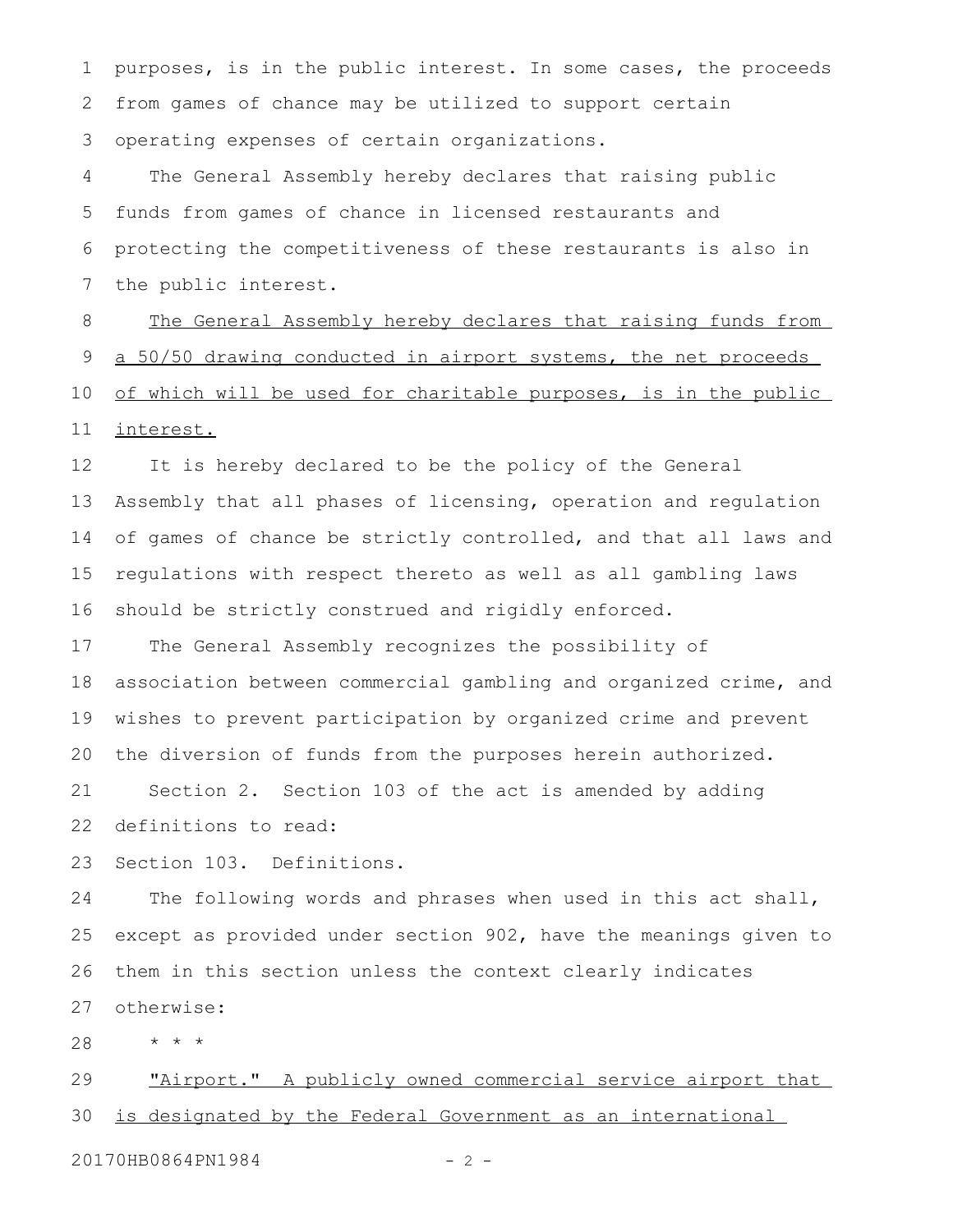| 1  | airport.                                                          |
|----|-------------------------------------------------------------------|
| 2  | "Airport 50/50 drawing." A 50/50 drawing that is conducted        |
| 3  | by an airport in accordance with section 304.2.                   |
| 4  | $\star$ $\star$ $\star$                                           |
| 5  | Section 3. The act is amended by adding a section to read:        |
| 6  | Section 304.2. Airport 50/50 drawing.                             |
| 7  | (a) General rule.--A person may purchase one or more airport      |
| 8  | 50/50 drawing tickets, and each ticket shall represent one entry  |
| 9  | in the drawing for a winner. A single ticket shall be randomly    |
| 10 | chosen as the winner after a certain number of tickets are sold   |
| 11 | or a specified time period expires, as designated by the          |
| 12 | airport. Purchase of airport 50/50 drawing tickets may be made    |
| 13 | by cash, credit card or debit card.                               |
| 14 | (b) Frequency and location.--An airport 50/50 drawing may be      |
| 15 | conducted at an airport no more than one time per calendar day.   |
| 16 | Drawings may only be held within the spaces of an airport         |
| 17 | terminal to which the general public, including ticketed          |
| 18 | passengers, regularly has access.                                 |
| 19 | <u>Distribution.--The prize amount of an airport 50/50</u><br>(C) |
| 20 | drawing shall be 50% of the total amount collected from the sale  |
| 21 | of airport 50/50 drawing tickets. The other 50% of the total      |
| 22 | amount collected from the sale of airport 50/50 drawing tickets   |
| 23 | shall be donated within seven days from the date of the drawing   |
| 24 | by the airport to the designated charitable organization for      |
| 25 | which the drawing was conducted.                                  |
| 26 | (d) Designated charitable organization.--The identity of the      |
| 27 | designated charitable organization for which the airport 50/50    |
| 28 | drawing is being conducted shall be disclosed to all ticket       |
| 29 | purchasers.                                                       |
| 30 | (e) Eligibility.--In order to receive proceeds from an            |

20170HB0864PN1984 - 3 -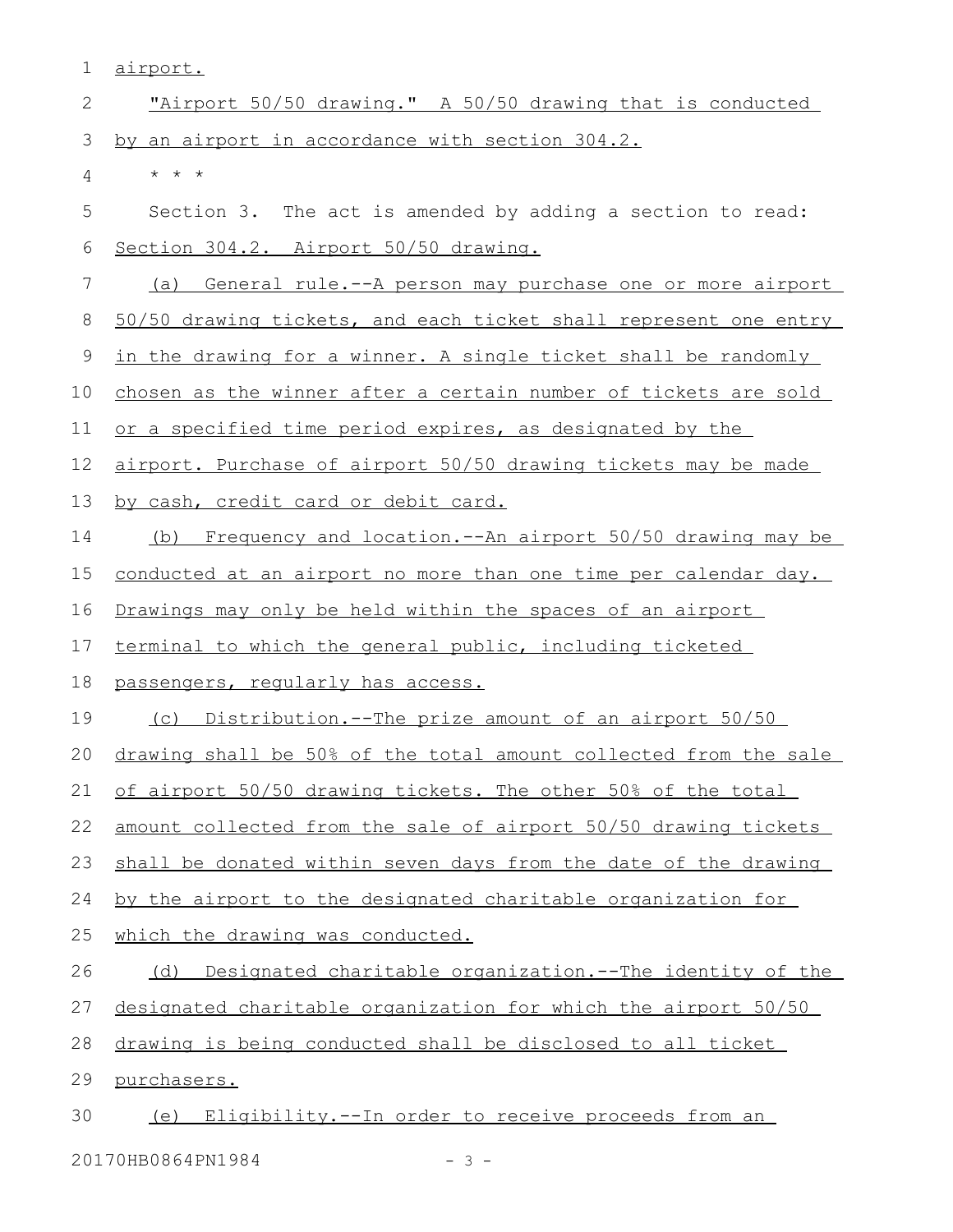airport 50/50 drawing, a charitable organization must be in existence and fulfill its purposes prior to the airport 50/50 drawing and shall be eligible for exemption under section 501(c) (3) of the Internal Revenue Code of 1986 (Public Law 99-514, 26 U.S.C. § 501(c)(3)). A political subdivision shall not qualify as a charitable organization under this act, but an organization formed by a political subdivision that is eligible for exemption under section 501(c)(3) of the Internal Revenue Code of 1986 shall qualify as a charitable organization under this act. (f) Unclaimed prizes.--Any airport 50/50 drawing prize remaining unclaimed by a winner 180 days after the drawing shall be donated to the designated charitable organization for which the airport 50/50 drawing was conducted. (g) Applicability.--The limitations under sections 302, 303(b), 308 and 704 shall not apply to an airport 50/50 drawing. (h) Additional recordkeeping.--The department may require additional recordkeeping or accountability measures for airport 50/50 drawings. Section 4. Section 702(g) of the act is amended to read: SECTION 4. SECTIONS 307(D.1), 501(A)(1), 502(A.1)(1) AND 702(G) OF THE ACT ARE AMENDED TO READ: SECTION 307. LICENSING OF ELIGIBLE ORGANIZATIONS. \* \* \* (D.1) BANK ACCOUNT AND RECORDS.--AN ELIGIBLE ORGANIZATION WITH PROCEEDS OF GAMES OF CHANCE THAT EXCEED [\$40,000] \$60,000 PER YEAR SHALL MAINTAIN A BANK ACCOUNT, WHICH SHALL BE SEPARATE FROM ALL OTHER FUNDS BELONGING TO THE LICENSED ELIGIBLE ORGANIZATION. ACCOUNT RECORDS SHALL SHOW ALL EXPENDITURES AND INCOME AND SHALL BE RETAINED BY THE LICENSED ELIGIBLE 30 ORGANIZATION FOR AT LEAST TWO YEARS. **<-- <--** 1 2 3 4 5 6 7 8 9 10 11 12 13 14 15 16 17 18 19 20 21 22 23 24 25 26 27 28 29

20170HB0864PN1984 - 4 -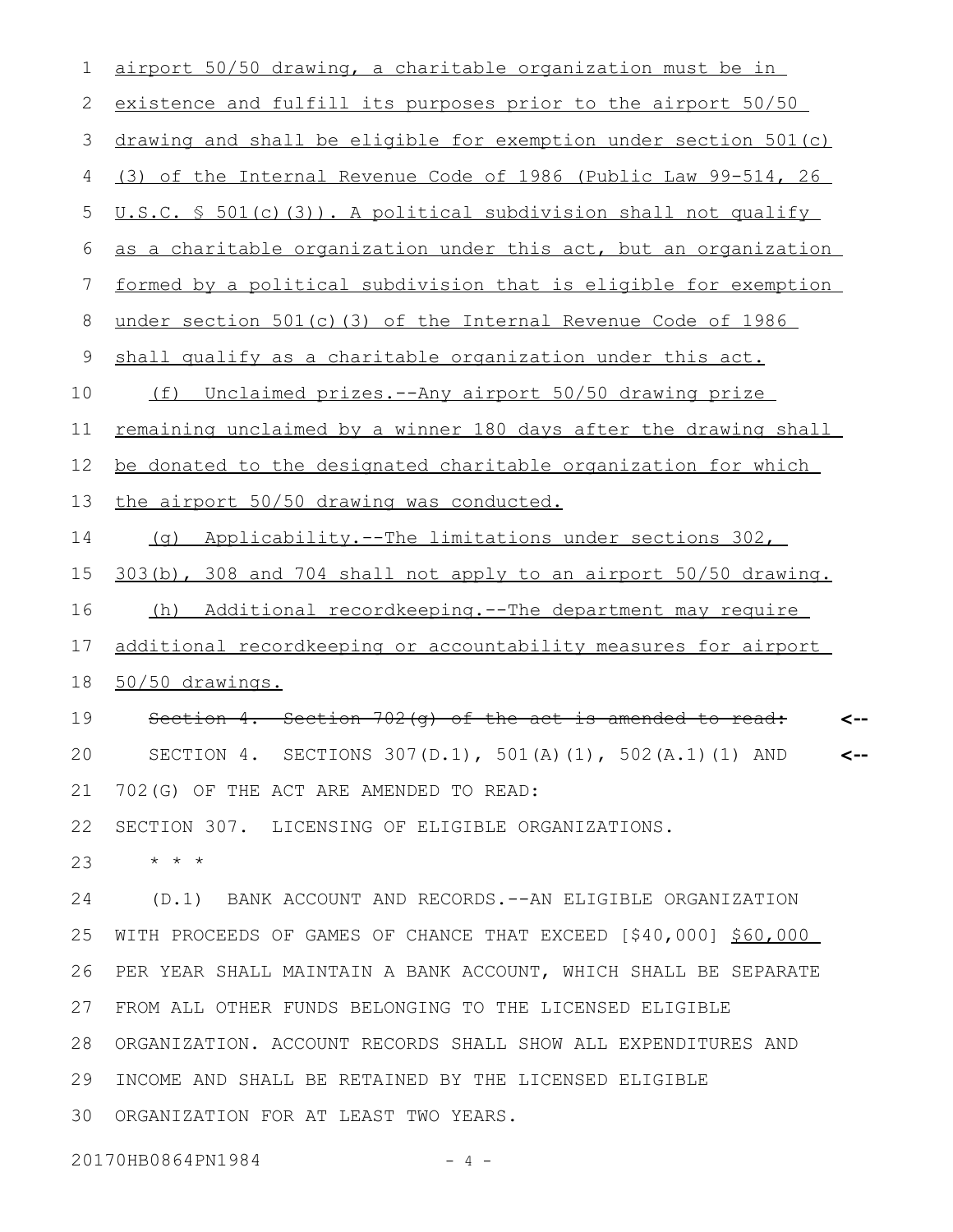\* \* \* 1

SECTION 501. CLUB LICENSEE. 2

 $(A)$  REPORT.--3

(1) BEGINNING IN 2014, A CLUB LICENSEE WITH PROCEEDS IN EXCESS OF [\$20,000] \$30,000 IN A CALENDAR YEAR SHALL SUBMIT ANNUAL REPORTS TO THE DEPARTMENT FOR THE PRECEDING 12-MONTH PERIOD ON A FORM AND IN A MANNER PRESCRIBED BY THE DEPARTMENT. 4 5 6 7 8

9

10 SECTION 502. DISTRIBUTION OF PROCEEDS.

\* \* \* 11

(A.1) AMOUNTS RETAINED.-- 12

\* \* \*

(1) NOTWITHSTANDING SUBSECTION (A), IF IN A CALENDAR YEAR BEGINNING JANUARY 1, 2013, THE PROCEEDS FROM A GAME OF CHANCE FOR A CLUB LICENSEE ARE [\$40,000] \$60,000 OR LESS, THE LICENSEE SHALL BE ELIGIBLE TO RETAIN THE FIRST [\$20,000] \$30,000 IN PROCEEDS IN THE FOLLOWING CALENDAR YEAR BEFORE SUBSECTION (A) APPLIES. 13 14 15 16 17 18

\* \* \* 19

Section 702. Enforcement. 20

 $\star$   $\hspace{0.1cm} \star$   $\hspace{0.1cm} \star$ 21

(g) [General rule] Violations of Liquor Code.-- 22

(1) Except as provided in paragraph (2), a violation of this act by a club licensee shall not constitute a violation of the Liquor Code. 23 24 25

(2) If a club licensee has committed three or more violations of this act, the Bureau of Liquor Control Enforcement may enforce a violation of this act as a violation of the Liquor Code. 26 27 28 29

(3) A violation of this act shall not constitute a 20170HB0864PN1984 - 5 -30